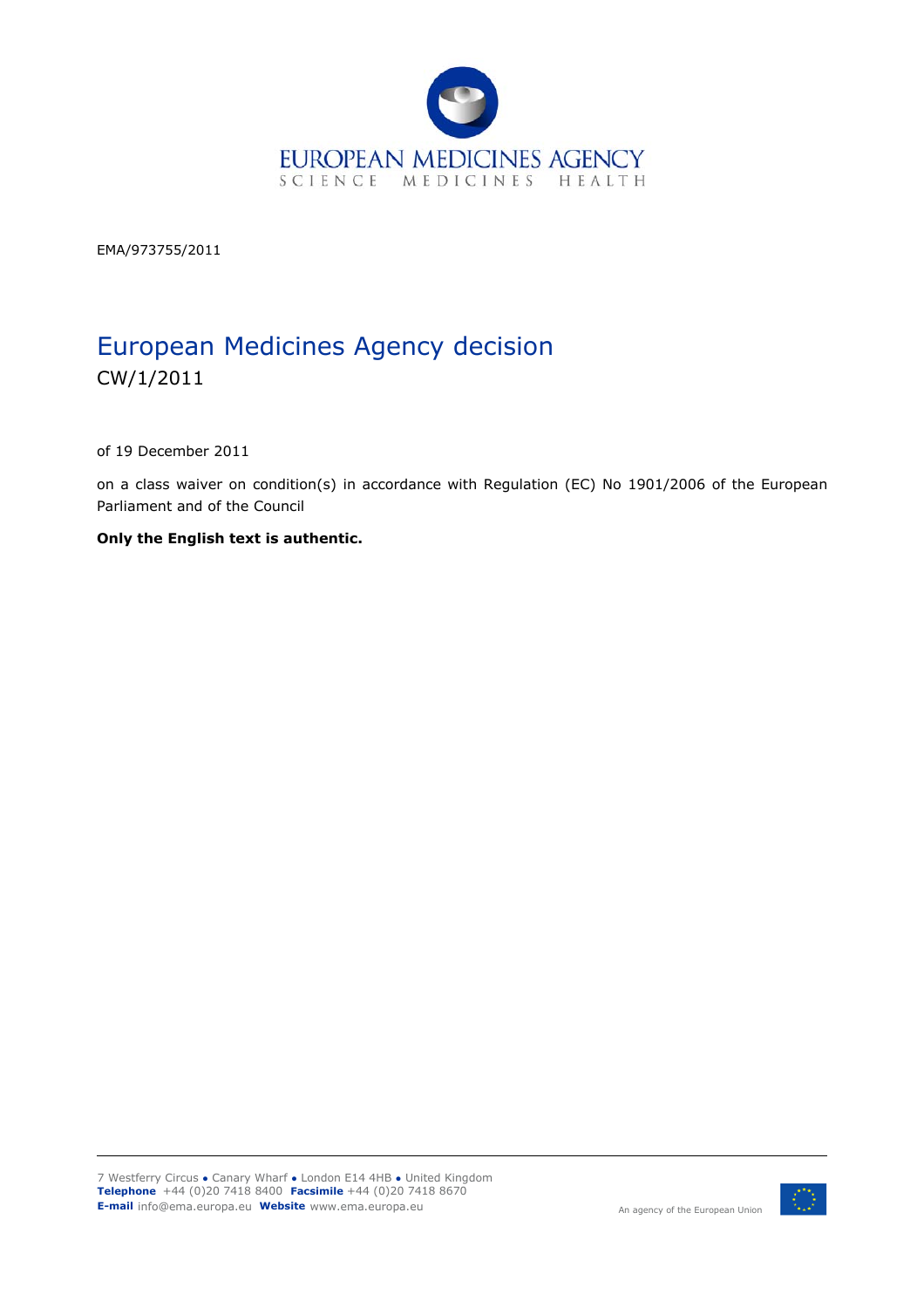# European Medicines Agency decision CW/1/2011

of 19 December 2011

on a class waiver on condition(s) in accordance with Regulation (EC) No 1901/2006 of the European Parliament and of the Council

The European Medicines Agency,

Having regard to the Treaty on the Functioning of the European Union,

Having regard to Regulation (EC) No 1901/2006 of the European Parliament and of the Council of 12 December 2006 on medicinal products for paediatric use and amending Regulation (EEC) No. 1768/92, Directive 2001/20/EC, Directive 2001/83/EC and Regulation (EC) No 726/2004[1](#page-1-0),

Having regard to Regulation (EC) No 726/2004 of the European Parliament and of the Council of 31 March 2004 laying down Community procedures for the authorisation and supervision of medicinal products for human and veterinary use and establishing a European Medicines Agency<sup>[2](#page-1-1)</sup>,

Having regard to the decision of the European Medicines Agency P/1/2007 of 3 December 2007 on a class waiver on condition(s) and the subsequent decisions on a class waiver on condition(s): decision P/17/2008 of 21 April 2008, decision P/47/2008 of 14 July 2008, decision P/65/2009 of 13 April 2009, decision P/146/2009 of 26 October 2009, decision P/63/2010 of 26 April 2010, and decision P/345/2010 of 20 December 2010.

Having regard to the opinion of the Paediatric Committee of the European Medicines Agency, issued of its own motion on 9 December 2011 in accordance with Article 12 of Regulation (EC) No 1901/2006,

Having regard to Article 25 of Regulation (EC) No 1901/2006,

Whereas:

- (1) The Paediatric Committee of the European Medicines Agency has given an opinion of its own motion on the granting of a waiver on condition(s).
- (2) It is therefore appropriate to adopt a decision granting a waiver on condition(s).

<span id="page-1-1"></span><span id="page-1-0"></span> 1 OJ L 378, 27.12.2006, p.1. <sup>2</sup> OJ L 136, 30.4.2004, p. 1.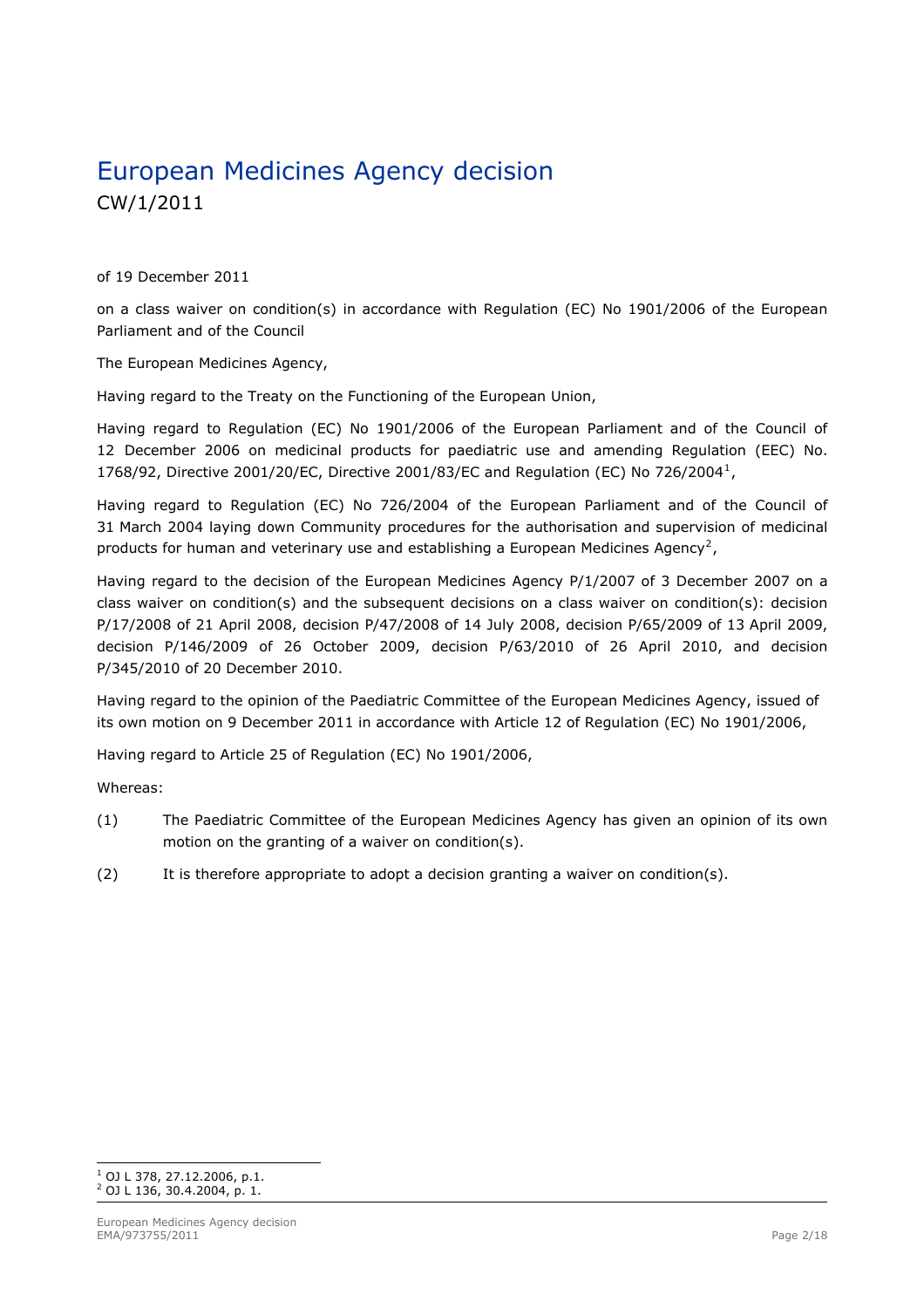Has adopted this decision:

## *Article 1*

A waiver on condition(s), the details of which are set out in the opinion of the Paediatric Committee of the European Medicines Agency annexed hereto, together with its appendices, is hereby granted.

## *Article 2*

This decision is applicable to all natural and legal persons intending to market a product falling within the scope of Article 1 of this Decision.

Done at London, 19 December 2011

For the European Medicines Agency Guido Rasi Executive Director (Signature on file)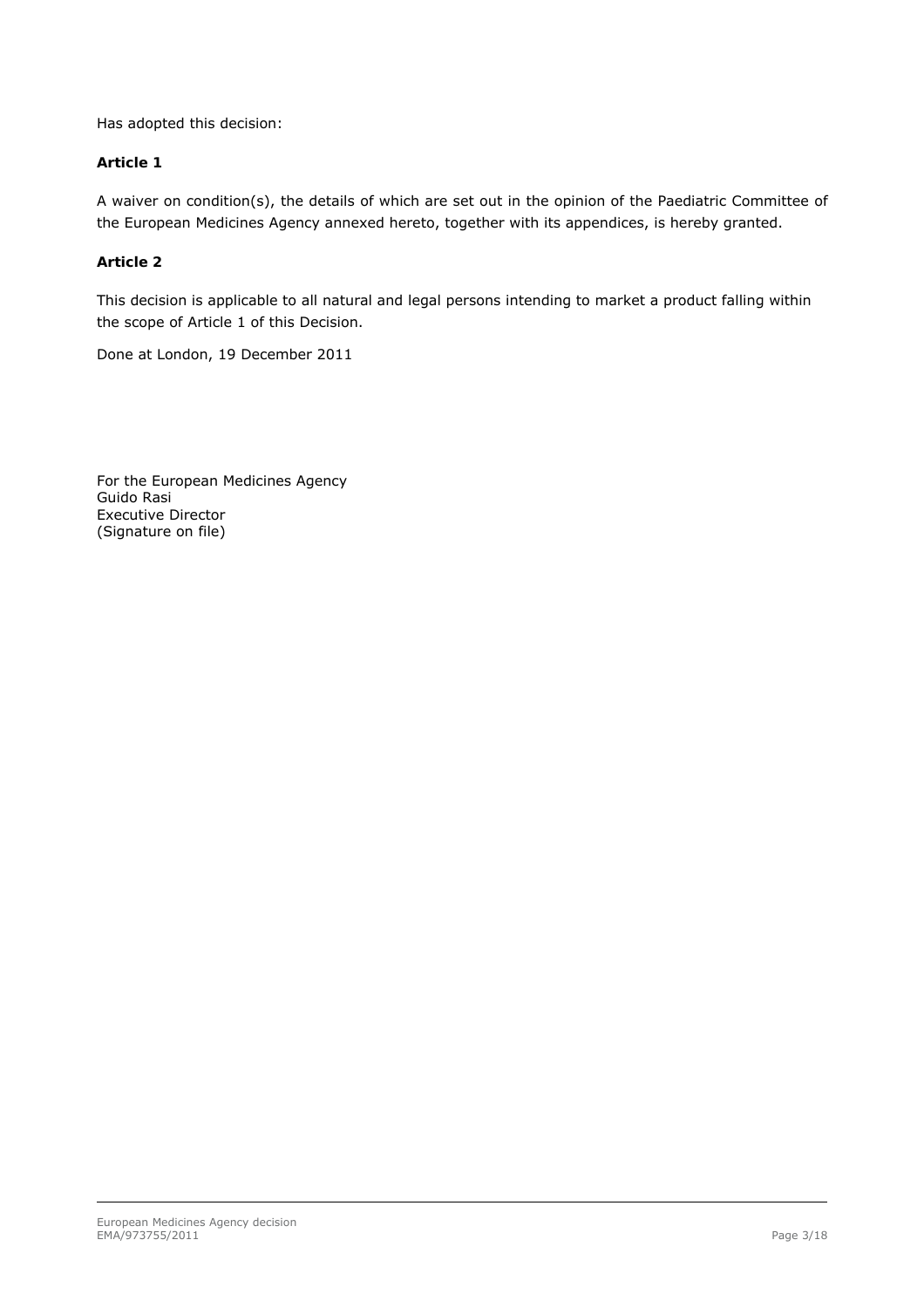

EMA/PDCO/920049/2011

# Opinion of the Paediatric Committee on a class waiver on condition(s)

## **Waived conditions**

See Annex I

## **Basis for opinion**

On 3 December 2007, the European Medicines Agency adopted a decision P/1/2007 on a class waiver on conditions. Subsequently, the following decisions on a class waiver on conditions were adopted: decision P/17/2008 of 21 April 2008, decision P/47/2008 of 14 July 2008, decision P/65/2009 of 13 April 2009, decision P/146/2009 of 26 October 2009, decision P/63/2010 of 26 April 2010, and decision P/345/2010 of 20 December 2010.

According to Article 12 of Regulation (EC) No 1901/2006, the Paediatric Committee may, of its own motion, adopt an opinion on granting of a class waiver.

## **Opinion**

- 1. The Paediatric Committee, having considered the conditions listed in Annex I, recommends:
	- pursuant to Article 12 of Regulation (EC) No 1901/2006, to grant a waiver for medicinal products intended to treat vulvar intraephitelial neoplasia in all subsets of the paediatric population, on the grounds that the condition occurs only in adult populations, in accordance with Article 11(1)(b) of said Regulation.

The Norwegian Paediatric Committee member agrees with the above-mentioned recommendation of the Paediatric Committee.

- 2. The conditions waived and the waivers revoked are set out in the Annex I.
- 3. The grounds for the granting of a waiver for each of the waived conditions are set out in the Annex II.



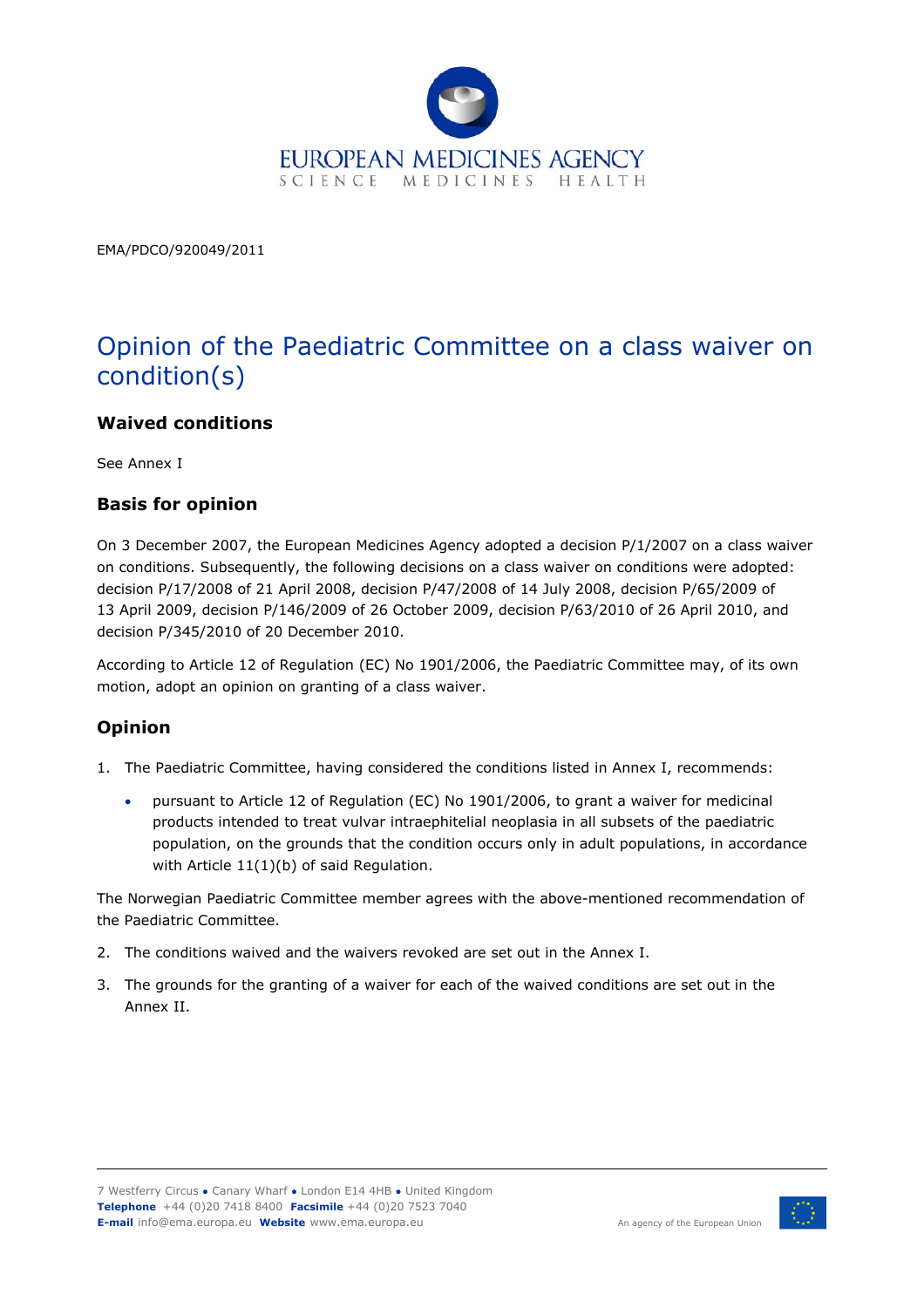This opinion is forwarded to the Executive Director of the European Medicines Agency.

London, 9 December 2011

On behalf of the Paediatric Committee Dr Daniel Brasseur, Chairman (Signature on file)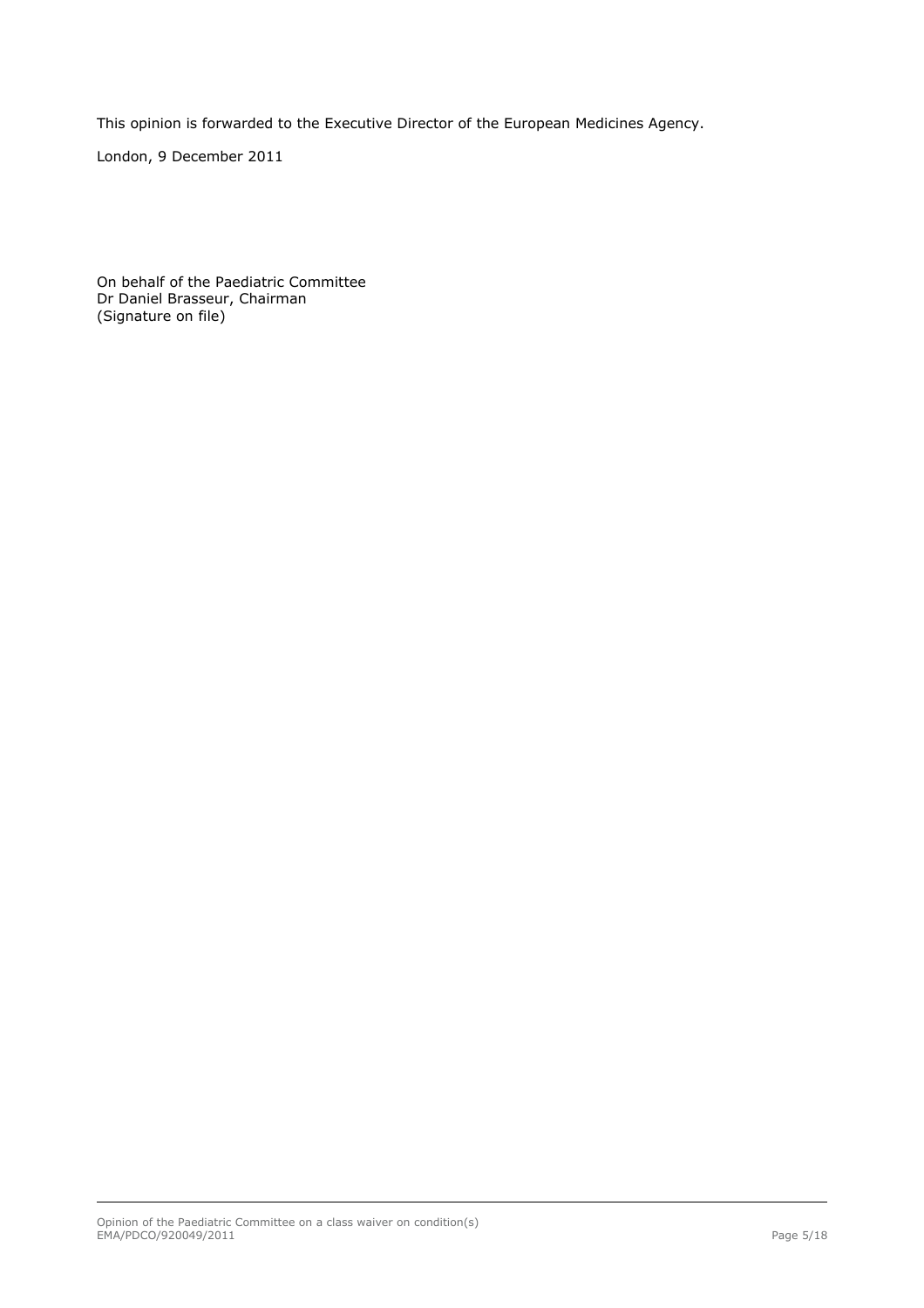## **Annex I**

**List of conditions waived and waivers revoked**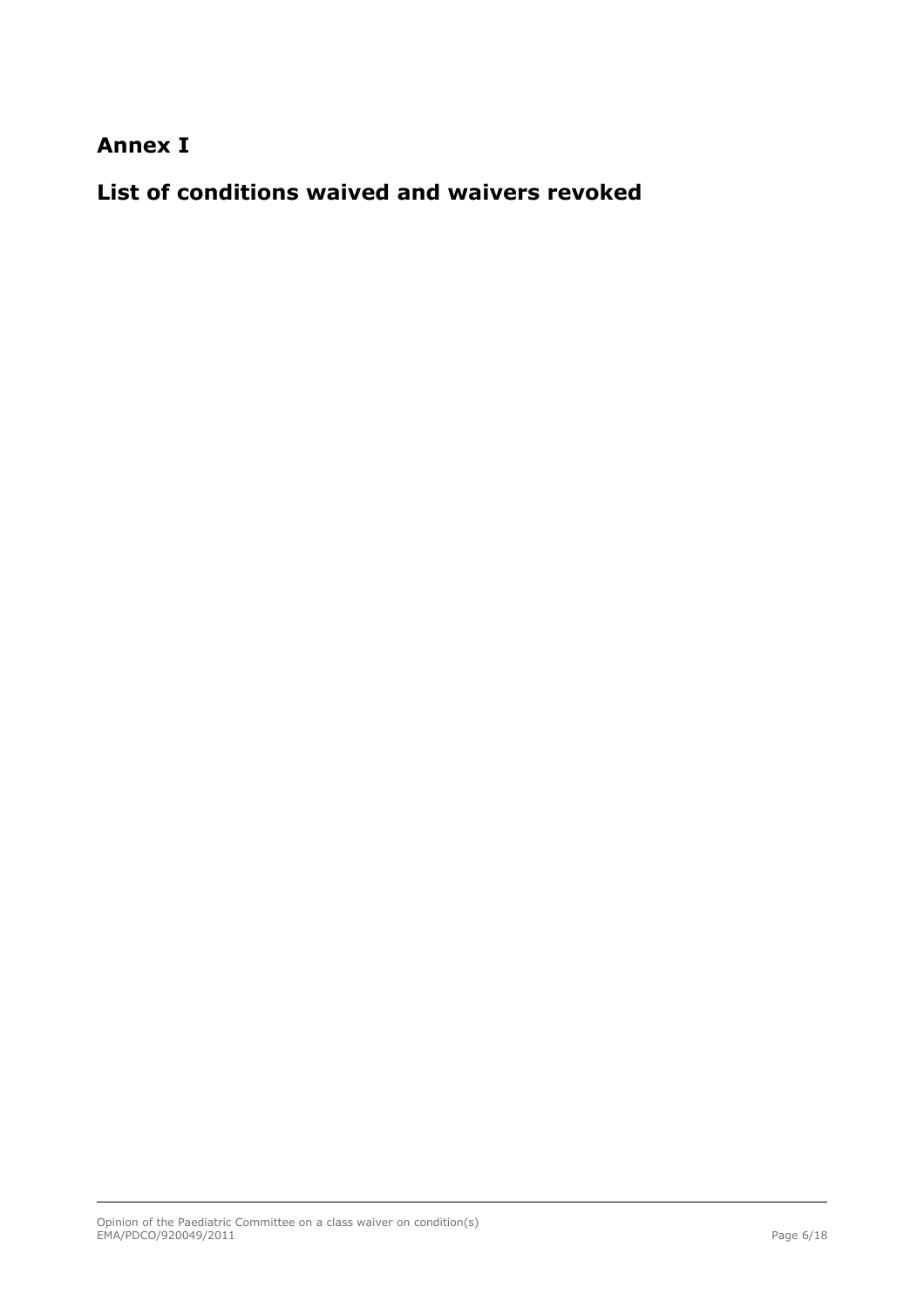## **List of conditions waived**

- Treatment of oropharyngeal, laryngeal or nasal epithelial carcinoma (excluding nasopharyngeal carcinoma or lymphoepithelioma)
- Treatment of lung carcinoma (small cell and non-small cell carcinoma)
- Treatment of basal cell carcinoma
- Treatment of breast carcinoma
- Treatment of ovarian carcinoma (excluding rhabdomyosarcoma and germ cell tumours)
- Treatment of Fallopian tube carcinoma (excluding rhabdomyosarcoma and germ cell tumours)
- Treatment of endometrial carcinoma
- Treatment of peritoneal carcinoma (excluding blastomas and sarcomas)
- Treatment of prostate carcinoma (excluding rhabdomyosarcoma)
- Treatment of hairy cell leukaemia
- Treatment of multiple myeloma
- Treatment of Alzheimer's disease
- Treatment of vascular dementia and vascular cognitive disorder/impairment
- Treatment of organic amnesic syndrome (excluding amnesic syndrome caused by alcohol and other psychoactive substances)
- Treatment of amyotrophic lateral sclerosis
- Treatment of Parkinson's disease (non-juvenile)
- Treatment of age-related macular degeneration
- Treatment of climacteric symptoms associated with decreased oestrogen levels, as occurring at menopause
- Treatment of Chronic Obstructive Pulmonary Disease (COPD) (excluding chronic lung diseases associated with long-term airflow limitation, such as asthma, bronchopulmonary dysplasia, primary cilia dyskinesia, obstructive lung disease related to graft-versus-host disease after (bone-marrow) transplantation).
- Treatment of liver and intrahepatic bile duct carcinoma (excluding hepatoblastoma)
- Treatment of adenocarcinoma of the pancreas
- Treatment of gastroenteropancreatic neuroendocrine tumours (excluding neuroblastoma, neuroganglioblastoma, phaeochromocytoma)
- Treatment of gastric carcinoids
- **•** Treatment of adenocarcinoma of the colon and rectum
- Treatment of ureter and bladder carcinoma
- Treatment of kidney and renal pelvis carcinoma (excluding nephroblastoma, nephroblastomatosis, clear cell sarcoma, mesoblastic nephroma, renal medullary carcinoma and rhabdoid tumour of the kidney)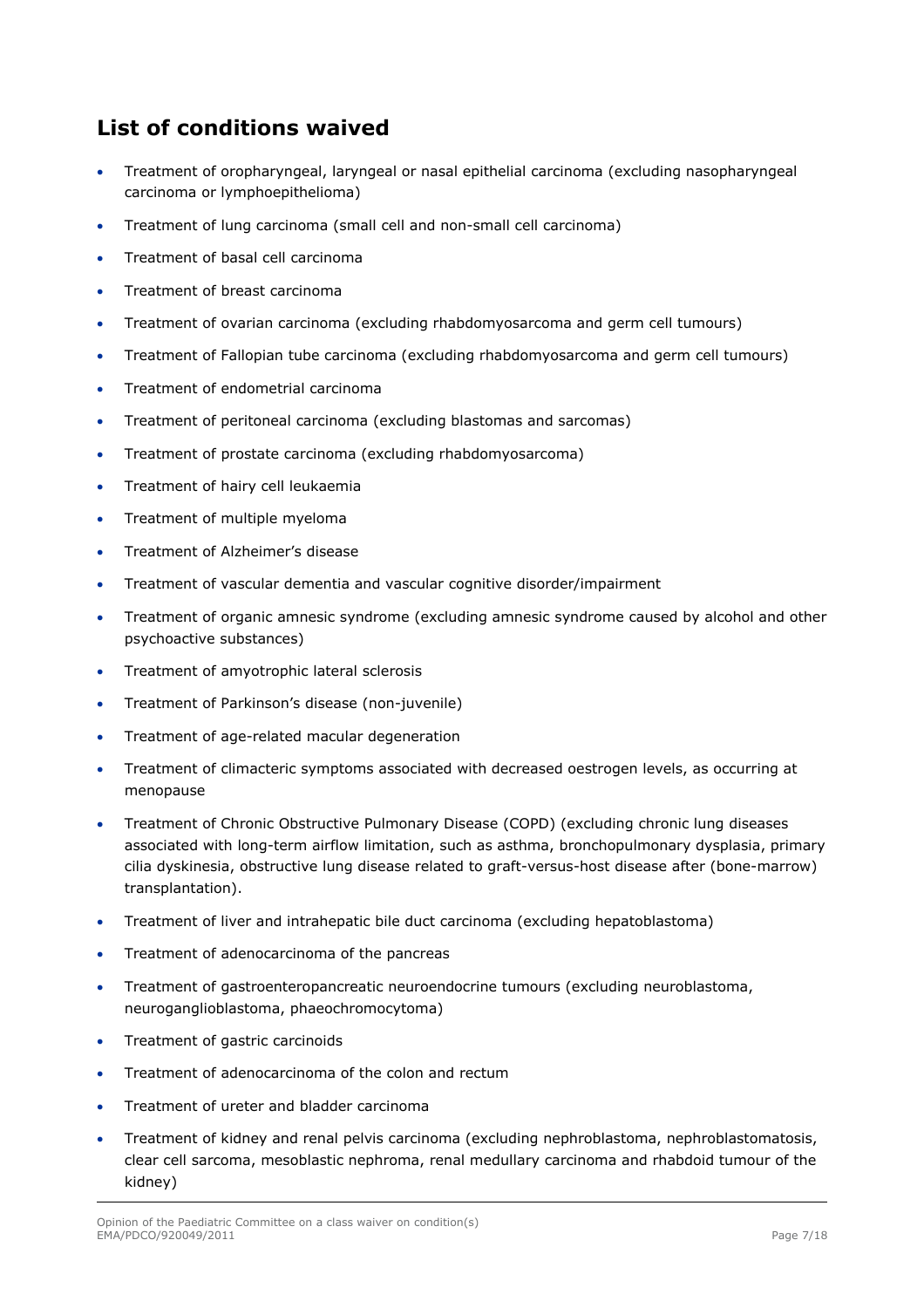- Treatment of vaginal and vulvar carcinoma (excluding rhabdomyosarcoma and soft tissue sarcoma)
- Treatment of melanoma (from 0 to less than 12 years)
- Treatment of gastric adenocarcinoma
- **•** Treatment of chronic lymphocytic leukaemia
- Treatment of cervix and corpus uteri carcinoma
- Treatment of follicular lymphoma
- Treatment of primary and secondary osteoarthrosis
- Treatment of coronary atherosclerosis
- **•** Treatment of peripheral atherosclerosis
- Treatment of Huntington Chorea
- **•** Treatment of benign prostatic hyperplasia
- Treatment of erectile dysfunction
- Treatment of primary gout (excluding Lesch-Nyhan syndrome and other secondary forms of gout)
- Treatment of primary myelofibrosis
- **•** Treatment of diabetic macular oedema
- Treatment of mesothelioma
- Treatment of actinic keratosis
- Treatment of vulvar intraephitelial neoplasia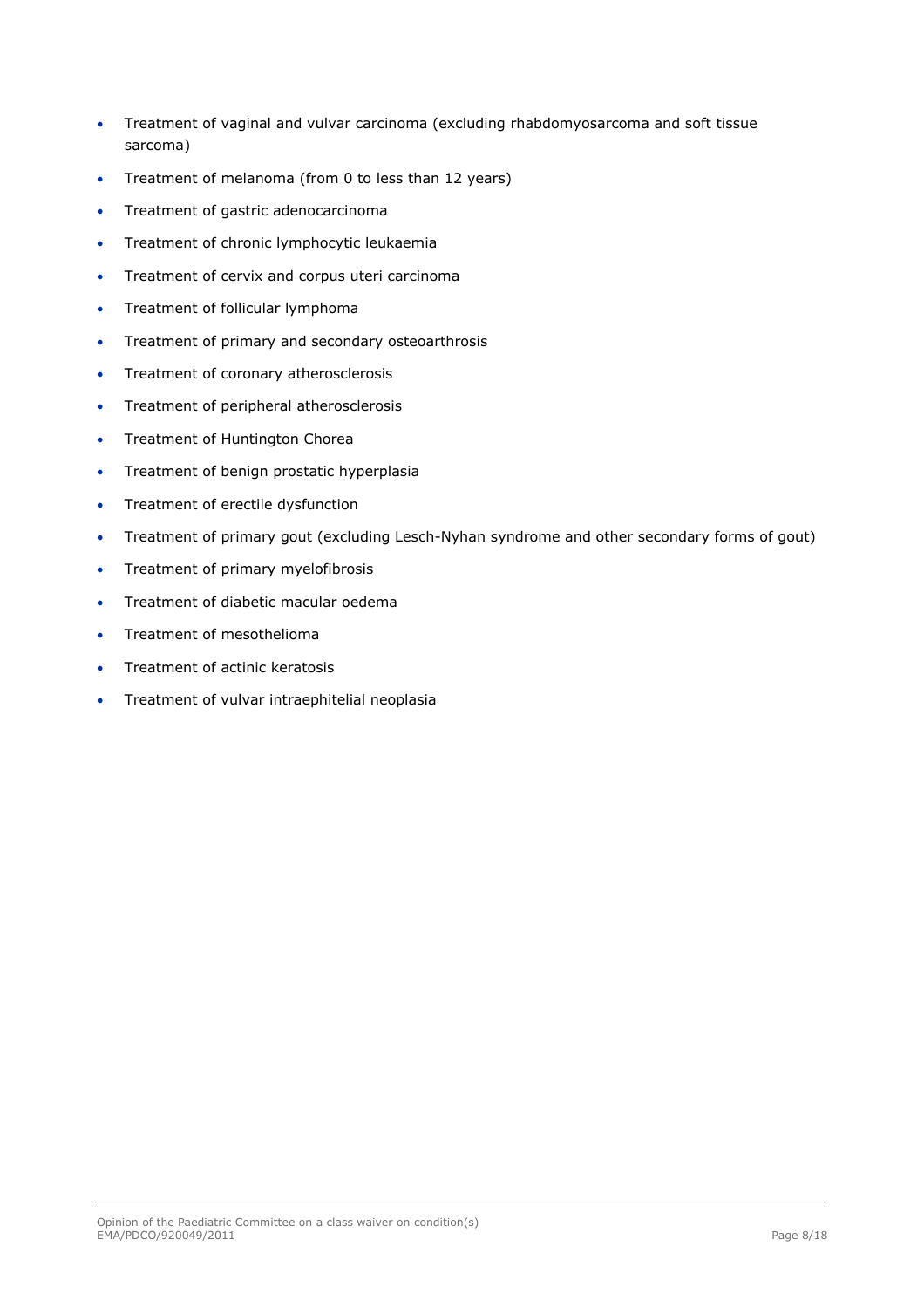## **List of waivers revoked**

Treatment of melanoma in all subsets of the paediatric population

## *Revoked on 14 July 2008*

Therefore, in accordance with Article 14(3) of Regulation (EC) No 1901/2006, as amended, the requirements set out in Articles 7 and 8 shall not apply to this condition for the subsets of the paediatric population from 12 years to less than 18 years until 15 July 2011.

 Treatment of menopausal and other peri-menopausal disorders in all subsets of the paediatric population

## *Revoked on 13 April 2009*

Therefore, in accordance with Article 14(3) of Regulation (EC) No 1901/2006, as amended, the requirements set out in Articles 7 and 8 shall not apply to 'treatment of menopausal and other perimenopausal disorders' for all subsets of the paediatric population until 15 April 2012.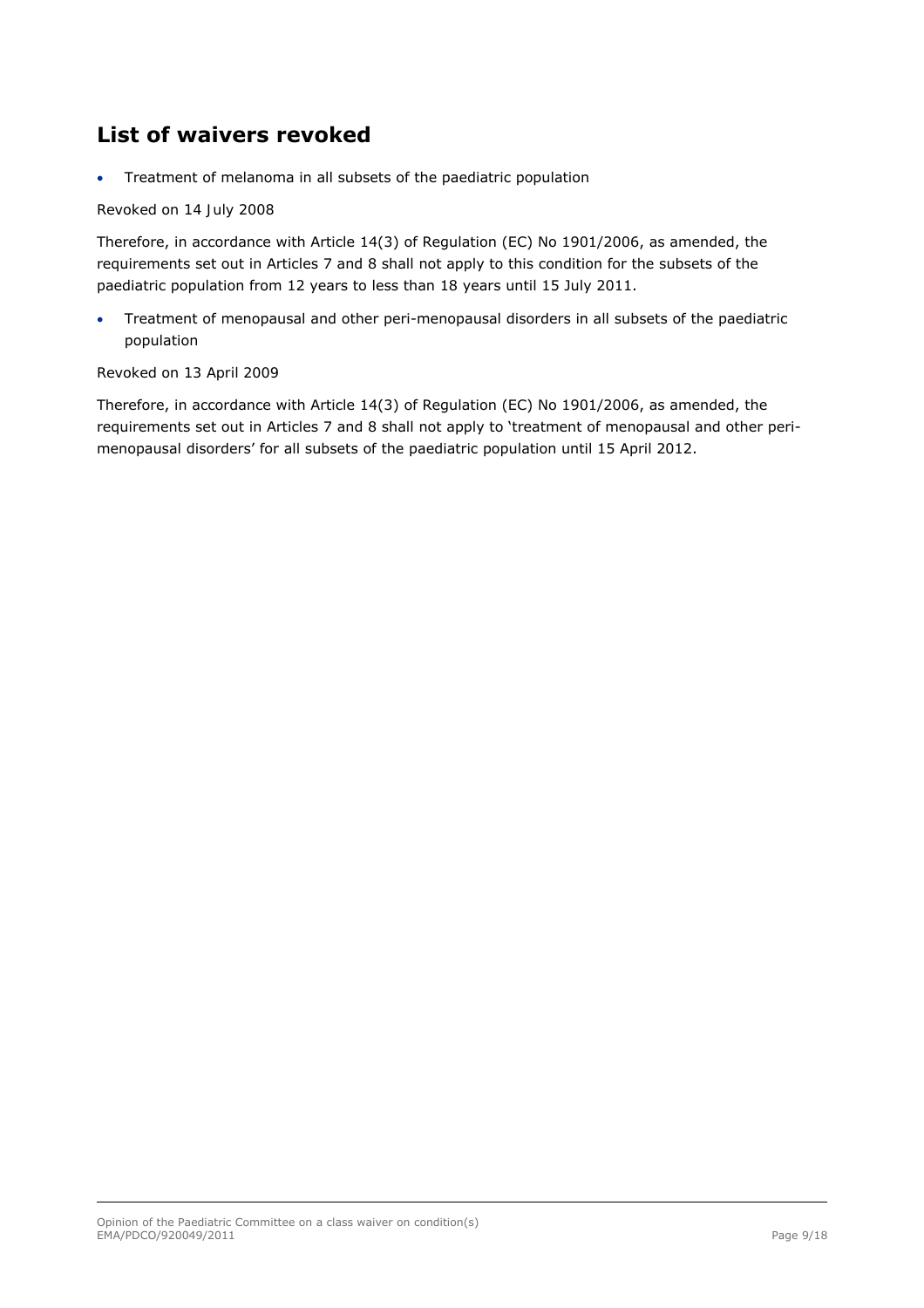## **Annex II**

**Grounds for the granting of a waiver**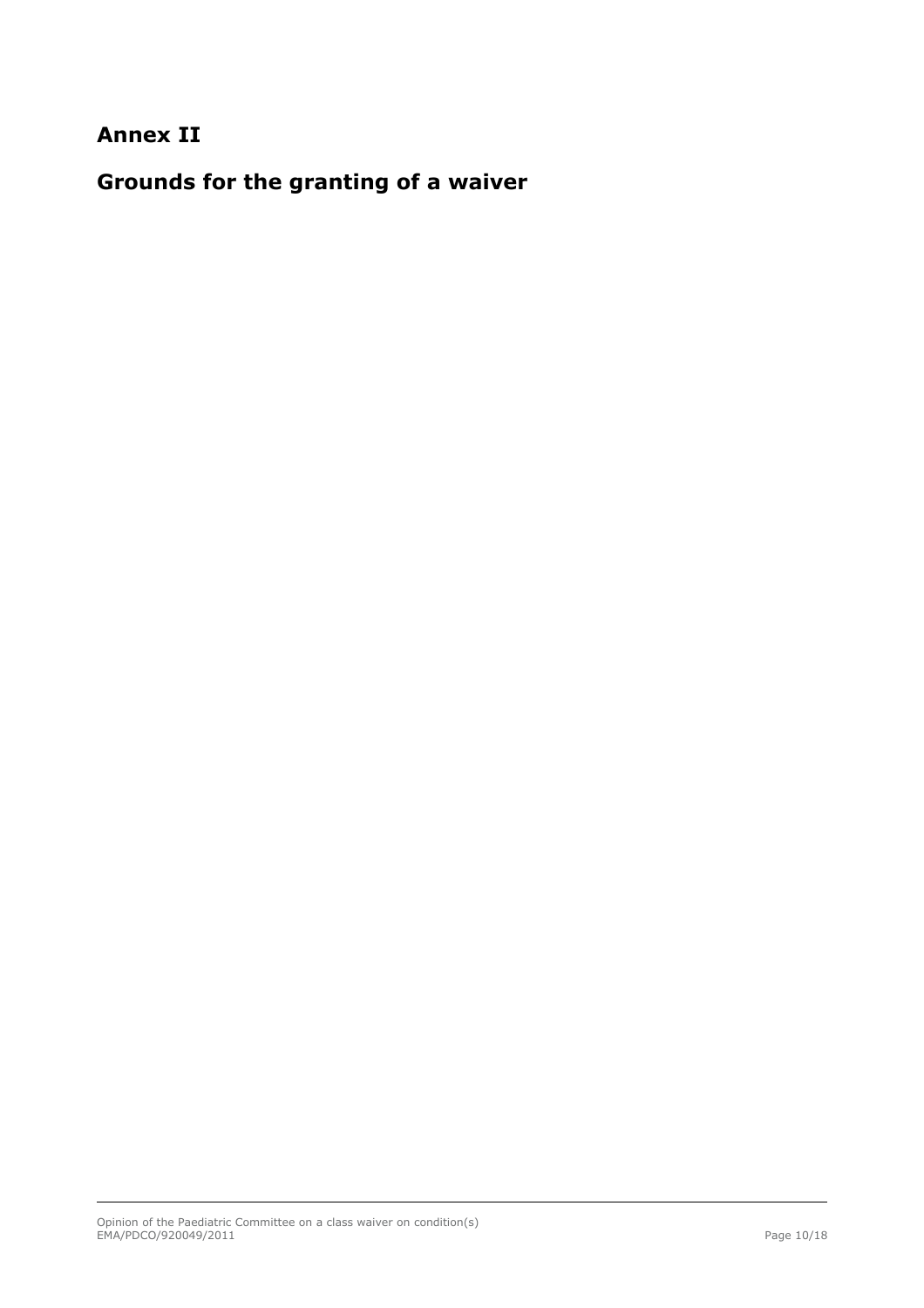## **Grounds for the granting of a waiver**

## **Scope**

Whereas the conditions listed below occur only in adult populations or also some paediatric subsets, the Paediatric Committee (PDCO) recommends that for a medicinal product intended to treat these conditions, the production of the data in all or some subsets of the paediatric population in compliance with an agreed paediatric investigation plan shall be waived.

This list of waivers refers to symptomatic conditions only, as opposed to indications or diseases. In addition, the class waiver refers to the treatment of these conditions, but not to the prevention or diagnosis of these conditions.

A medicinal product also developed for another condition not listed in Annex I will not be waived from the requirements of the Regulation (EC) No 1901/2006.

The conditions listed in Annex I should not prevent an applicant from considering the development of a medicinal product in different or related conditions/indications for use in the paediatric population.

The PDCO may adopt further opinions recommending the granting of waivers in other conditions.

In addition the PDCO may adopt an opinion advocating the review of granted waivers as per Article 14(2) of Regulation (EC) No 1901/2006.

Voluntary submission of a paediatric investigation plan for a waived condition is still possible.

## **Grounds**

The references provided were identified through systematic search and may not be exhaustive or necessarily available for the EU population.

The PDCO acknowledges that there may be anecdotal cases of occurrence of waived conditions in the paediatric population.

## **Treatment of oropharyngeal, laryngeal or nasal epithelial carcinoma (excluding nasopharyngeal carcinoma or lymphoepithelioma)**

Carcinomas in the oral cavity, the pharynx, the larynx or the nasal cavity usually occurs after the age of 45 and the average age of diagnosis is around the age of 60 years (1). The incidence reported in children aged 10-14 and 15-19 years in the US is 0.3 and 0.4 per 100,000 respectively (2).

Nasopharyngeal carcinoma of the undifferentiated histological type III, also known as "lymphoepithelioma", occurs in the paediatric population and therefore is not included in the waiver.

## **Treatment of lung carcinoma (small cell and non-small cell)**

The mean age of diagnosis is above the age of 60, though rare cases occur in the 3rd decade of life. The incidence is less than 25 cases reported in children in the interval between 1997-2001 (2).

## **Treatment of basal cell carcinoma**

Basal cell carcinoma median age of diagnosis is around the age of 67, although 5-15 % of cases occur in patients aged 20-40 years. Basal cell carcinoma occasionally occurs in children with increased risk, e.g. following radiotherapy.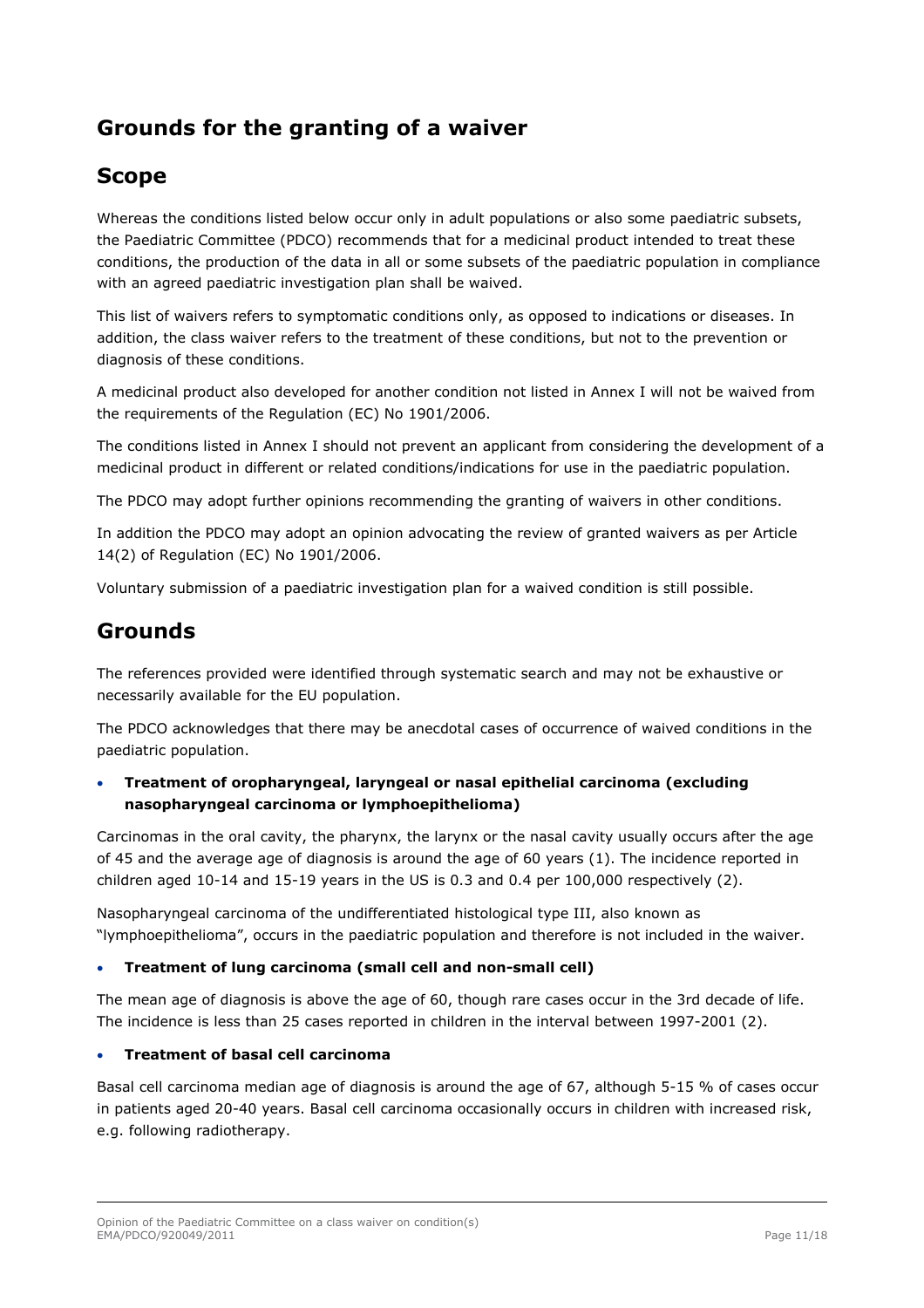## **Treatment of breast carcinoma**

Age of diagnosis depends on the tumour type and can be as early as in the 3rd decade of life. The incidence is less than 25 cases reported in children in the interval between 1997-2001 (2).

## **Treatment of ovarian carcinoma (excluding rhabdomyosarcoma and germ cell tumours)**

The median age of patients with ovarian carcinoma is 60 years (3). Ovarian carcinoma is usually diagnosed after the age of 40. The incidence reported in children aged 10-14 and 15-19 years in the US is 0.7 and 1.4 respectively per 100,000 (2). The waiver for ovarian carcinoma does not include rhabdomyosarcoma and germ cell tumours, for example, which are paediatric malignant diseases that may occur in the Fallopian tube, but are no carcinomas.

## **Treatment of Fallopian tube carcinoma (excluding rhabdomyosarcoma and germ cell tumours)**

In an European case series (27), the mean age of patients at diagnosis was around 60 years, and no cases were reported in females aged fewer than 19 years in the literature. The waiver for Fallopian tube carcinoma does not include rhabdomyosarcoma and germ cell tumours, for example, which are paediatric malignant diseases that may occur in the Fallopian tube, but are no carcinomas.

## **Treatment of endometrial carcinoma**

Endometrial carcinoma is usually diagnosed after the age of 50 years. Rare cases are reported under the age of 35 years.

## **Treatment of peritoneal carcinoma (excluding blastomas and sarcomas)**

Peritoneal carcinoma does not normally occur in children; one case reports for (primary) peritoneal carcinoma has been found (28). Also, secondary peritoneal carcinomas (e.g., metastases in the peritoneum of a carcinoma in a different location) normally do not occur in children. Peritoneal spread of non-carcinomatous malignancies, e.g., of blastomas and sarcomas, are not covered in the waiver.

## **Treatment of prostate carcinoma (excluding rhabdomyosarcoma)**

The incidence of prostate carcinoma increases with age and is rarely diagnosed before the age of 50 years (4,5). The incidence is less than 25 cases reported in children in the interval between 1997-2001 (2). The waiver for prostate carcinoma does not include rhabdomyosarcoma, for example, which is a paediatric malignant disease that may occur in the prostate, but is not a carcinoma.

## **Treatment of hairy cell leukaemia**

Hairy cell leukaemia is diagnosed on average around the age of 50.

## **Treatment of multiple myeloma**

Multiple myeloma median age of diagnosis is 71 years and only 1% of cases occur before the age of 40 (6). The incidence is less than 25 cases reported in children in the interval between 1997-2001 (2).

## **Treatment of Alzheimer's disease**

Alzheimer's disease rarely occurs before the age of 50 years and average age of onset is around the age of 65 (7). Familial Alzheimer 's disease occurs earlier in life and has been reported to occur as early as the age of 30.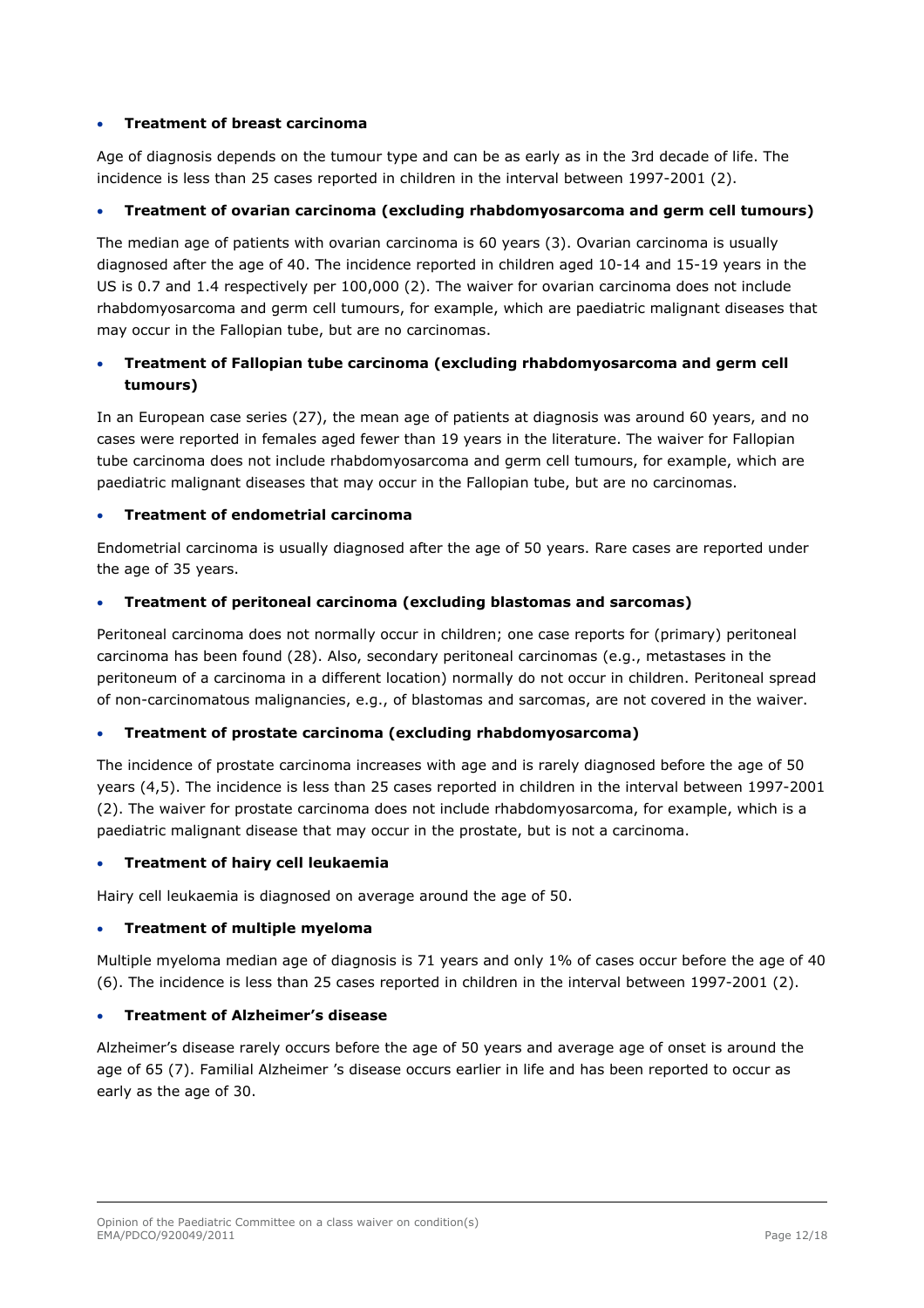## **Treatment of vascular dementia and vascular cognitive disorder/impairment**

Vascular dementia is an age-related condition based on cardiovascular or cerebrovascular conditions and the average age of diagnosis is usually above the age of 60 years.

## **Treatment of organic amnesic syndrome (excluding amnesic syndrome caused by alcohol and other psychoactive substances)**

Organic amnesic syndrome does not normally occur in the paediatric population.

#### **Treatment of amyotrophic lateral sclerosis**

Amyotrophic lateral sclerosis is an adult onset disease with the earliest age of onset in the 3rd decade of life. The average age of diagnosis is 55 years.

#### **Treatment of Parkinson's disease (non-juvenile)**

Parkinson's disease is usually diagnosed after the age of 50, although rare cases occur before the age of 40 years.

#### **Treatment of age-related macular degeneration**

The average age of onset is after the age of 50. The estimated prevalence for the European population 65 years and older is 3.3 % and increases with age (8).

## **Treatment of climacteric symptoms associated with decreased oestrogen levels as occurring at menopause**

Menopause starts 12 months after the last menstrual period, while perimenopause refers to the time before menopause when vasomotor symptoms and irregular menses often commence. Climacteric is the general term for the time from the period of this transition to the early postmenopausal phase.

Symptoms of menopause are considered to be secondary to the endocrine modifications that occur in perimenopause; these include fluctuation in ovarian steroid production, with an initially increased but subsequently permanently reduced estrogenic secretion. Typical climacteric symptoms include hot flashes or flushes, insomnia, weight gain and bloating, mood changes, irregular menses, mastodynia, and headache. These symptoms do not occur in paediatric age groups, except in very rare occasions of surgical or chemical castration when full ovarian activity was previously present, i.e. they do not occur in endocrine conditions associated with primary amenorrhoea.

The waiver does not cover conditions that may include reduced oestrogen levels as a risk factor, including (but not limited to) osteoporosis.

## **Treatment of Chronic Obstructive Pulmonary Disease (COPD)**

The condition should only be considered in an individual over the age of 40 with characteristic symptoms, according to the Global Initiative for Chronic Obstructive Lung Disease (9).

Granting a waiver for the condition COPD will not prevent consideration of paediatric development of medicinal products that might benefit paediatric patients with chronic lung diseases associated with long-term airflow limitation, such as asthma, bronchopulmonary dysplasia, primary cilia dyskinesia, obstructive lung disease related to graft-versus-host disease after bone-marrow transplantation, etc.

#### **Treatment of adenocarcinoma of the pancreas**

Adenocarcinoma of the pancreas does not normally occur in the paediatric population and is usually diagnosed after the age of 45. The incidence reported in children below 20 years is 0.1 per 100,000 (10).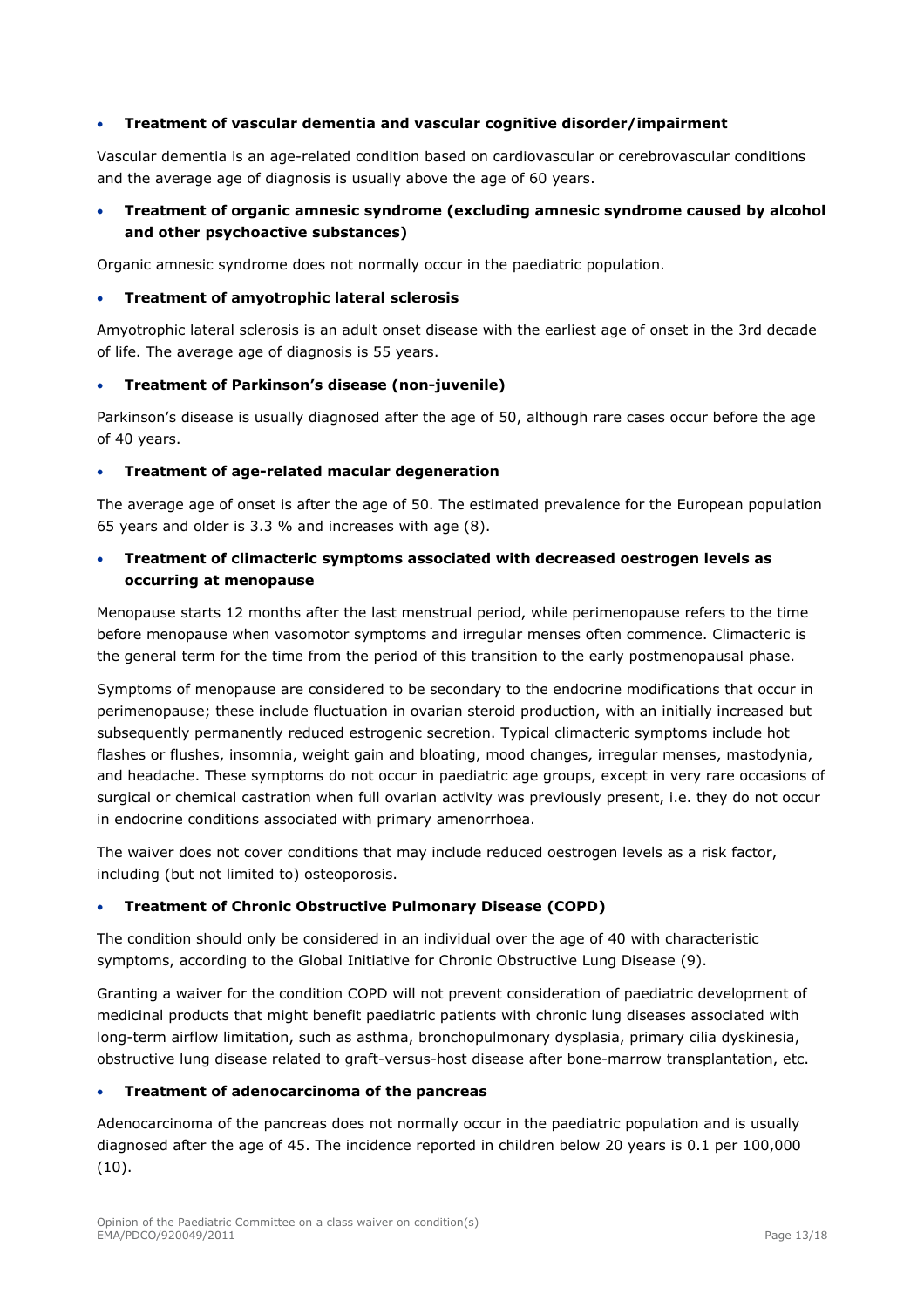## **Treatment of gastric carcinoids**

Gastric carcinoids do not normally occur in the paediatric population. Gastric carcinoids usually occur after the age 30 years and the average age of diagnosis is around the age of 60 years (10, 11, 12, 13).

## **Treatment of gastroenteropancreatic neuroendocrine tumours (excluding neuroblastoma, neuroganglioblastoma, phaeochromocytoma)**

Gastroenteropancreatic neuroendocrine tumours normally do not occur in the paediatric population. The waiver does not include neuroendocrine tumours in any other than a gastroenteropantric location, such as neuroblastoma, neuroganglioblastoma or phaeochromocytoma, which occur in the paediatric population.

#### **Treatment of adenocarcinoma of the colon and rectum**

SEED cancer statistics.

## **Treatment of liver and intrahepatic bile duct carcinoma (excluding hepatoblastoma)**

The condition does not normally occur in the paediatric population.

#### **Treatment of ureter and bladder carcinoma**

Malignant bladder neoplasms of urothelial origin in children. are rare. Most cases in adults are reported over the age of 40 years. Cases of bladder cancer in children under the age of 18 years that have been reported include exposure to cyclophosphamide and post treatment of neuropathic bladder by augmentation cystoplasty (10, 14-23). The waiver for bladder carcinoma does not include rhabdomyosarcoma, for example, which is paediatric malignant diseases that well may occur in the bladder, but is not a carcinoma.

 **Treatment of kidney and renal pelvis carcinoma (excluding nephroblastoma, nephroblastomatosis, clear cell sarcoma, mesoblastic nephroma, renal medullary carcinoma and rhabdoid tumour of the kidney)** 

The condition does not normally occur in the paediatric population.

 **Treatment of vaginal and vulvar carcinoma (excluding rhabdomyosarcoma and soft tissue sarcoma)** 

The condition does not normally occur in the paediatric population.

#### **Treatment of melanoma**

Melanoma does not normally occur in the paediatric population from 0 to less than 12 years. The incidence reported in the US population for the age groups of 1-5 years, 5-9 years and 10-14 years is 0.10, 0.16 and 0.37 per 100,000 respectively (26). The incidence of melanoma in adolescents, however, is reported at 1.72/100,000 (15 - 19 years)(26) which enables this population to be included in clinical trials.

#### **Treatment of gastric adenocarcinoma**

Gastric adenocarcinomas do not normally occur in the paediatric population. The incidence reported in children aged 0-14 years in Europe in 2002 was 0.002 per 100,000 (24).

## **Treatment of chronic lymphocytic leukaemia**

Chronic lymphocytic leukaemia does not normally occur in the paediatric population and is usually diagnosed above the age of 60 years.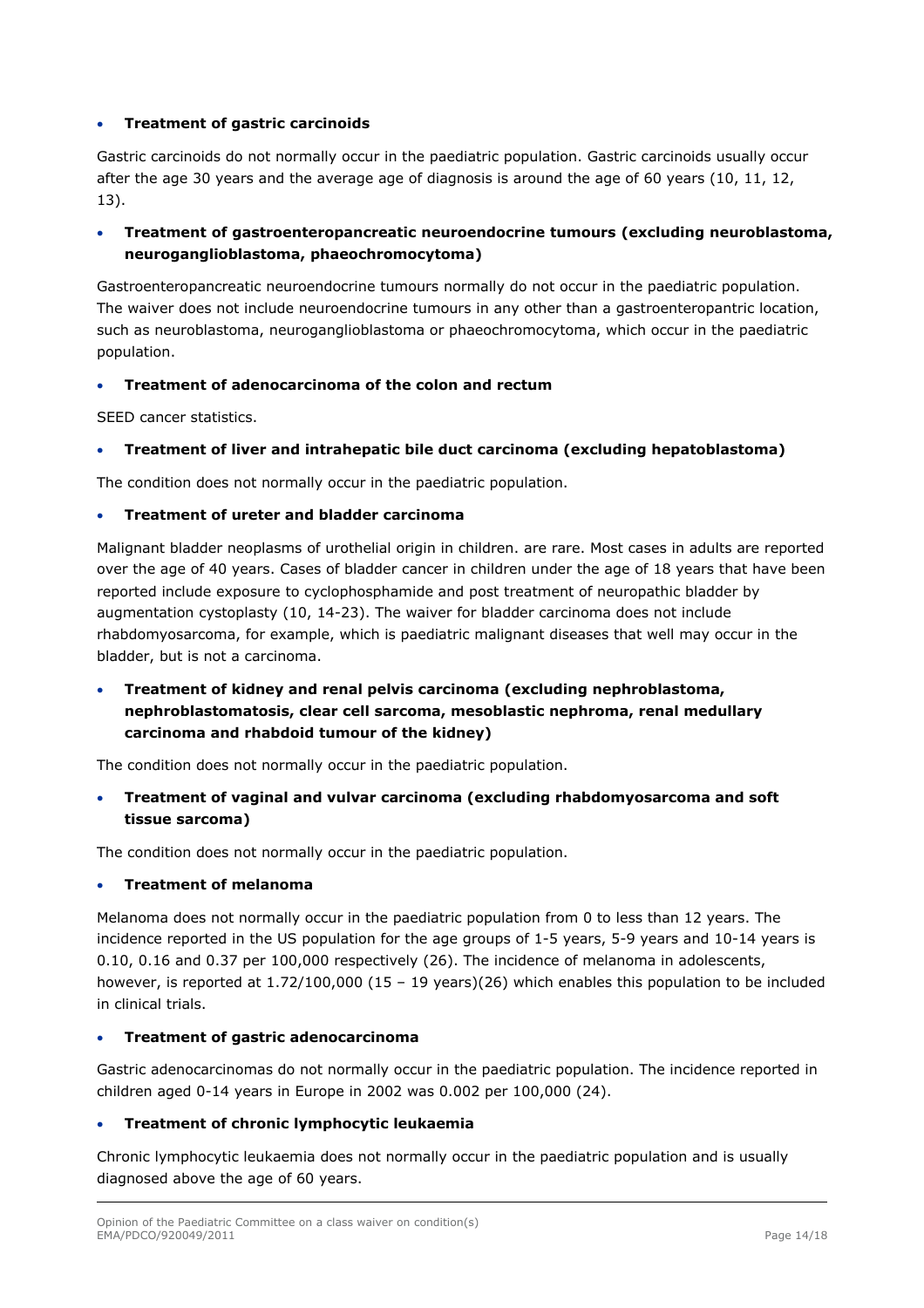#### **Treatment of cervix and corpus uteri carcinoma**

Cervix and corpus uteri cancer do not normally occur in the paediatric population.

#### **Treatment of follicular lymphoma**

The condition does not normally occur in the paediatric population.

#### **Treatment of primary and secondary osteoarthrosis**

The condition does not normally occur in the paediatric population (29).

#### **Treatment of coronary atherosclerosis**

The condition does not normally occur in the paediatric population.

#### **Treatment of peripheral atherosclerosis**

The condition does not normally occur in the paediatric population.

#### **Treatment of Huntington Chorea**

The condition does not normally occur in the paediatric population.

#### **Treatment of benign prostatic hyperplasia**

Benign prostatic hyperplasia does not normally occur in the paediatric population. It is usually diagnosed in males above the age of 50 years, rare cases occur already in the 3rd decade of life (25).

#### **Treatment of erectile dysfunction**

The condition does not normally occur in the paediatric population.

## **Treatment of primary gout (excluding Lesch-Nyhan syndrome and other secondary forms of gout)**

The condition does not normally occur in the paediatric population.

#### **Treatment of primary myelofibrosis**

The condition does not normally occur in the paediatric population. Primary myelofibrosis (synonyms: Agnogenic Myeloid Metaplasia/ Idiopathic myelofibrosis) affects mostly middle-aged and elderly patients. The median age at diagnosis is 60 years (30). In children, myelofibrosis should be differentiated from metastatic neoplasms, connective tissue disease, and metabolic and bone diseases.

## **Treatment of diabetic macular oedema**

The condition does not normally occur in the paediatric population.

#### **Treatment of mesothelioma**

The condition does not normally occur in the paediatric population. In children, mesothelioma has been reported in very few case reports (31, 32, 33, 34, 35 and 36).

#### **Treatment of actinic keratosis**

The condition does not normally occur in the paediatric population. Actinic keratosis usually occurs in fair-skinned individuals over 45 years of age (37). The prevalence in individuals below 40 years of age is very low.

## **Treatmet of vulvar intraephitelial neoplasia**

The condition does not normally occur in the paeditric population (38, 39, 40, 41 and 42).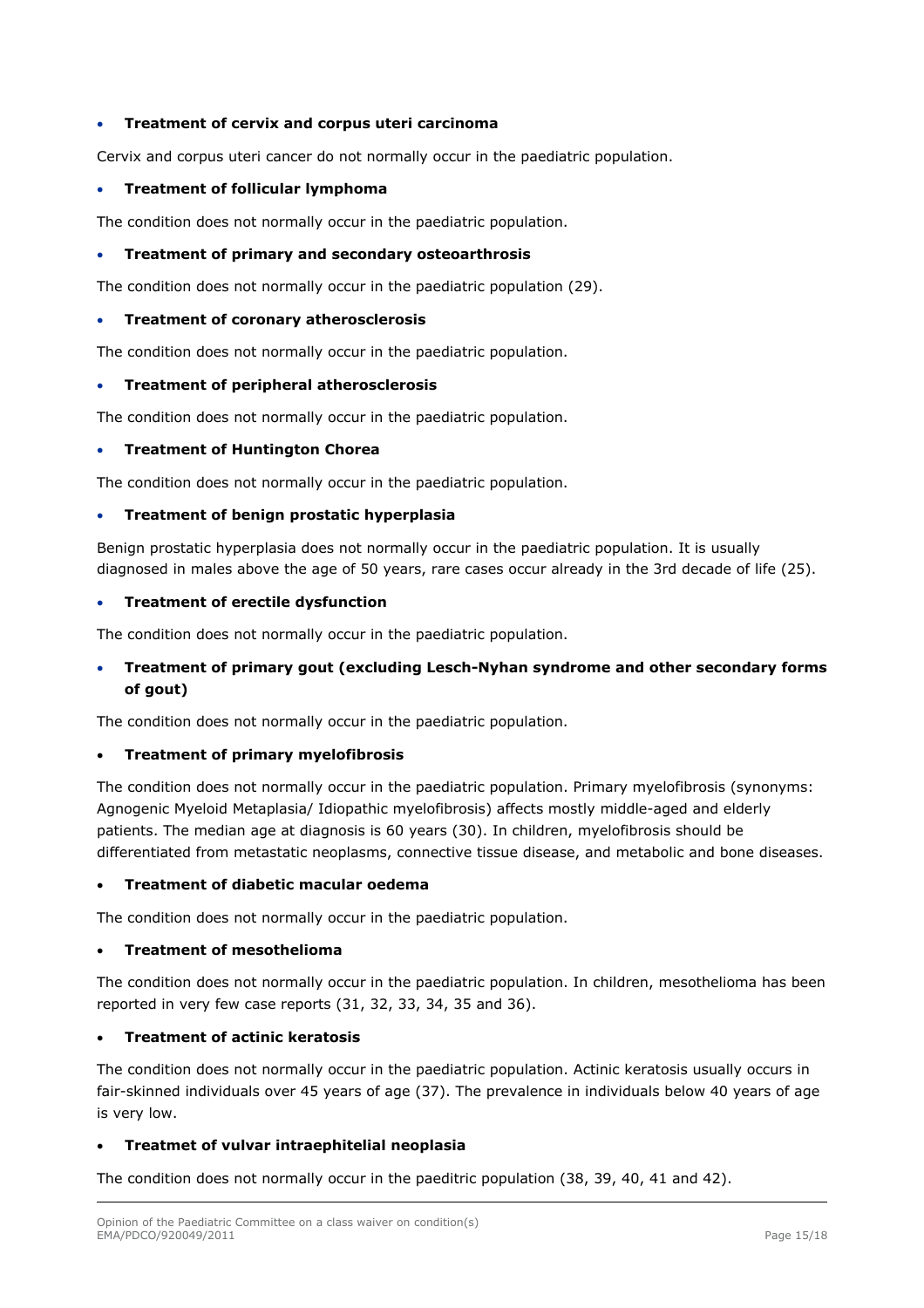## **References**

- 1. Silverman S Jr. Oral Carcinoma, 4th edition. American Carcinoma Society. Hamilton, Ontario, Canada: Decker Inc., 1998
- 2. The Surveillance, Epidemiology, and End Results (SEER) Carcinoma Statistics Review 1997/2001
- 3. Cannistra SA: Carcinoma of the Ovary. N Engl J Med 2004: 351;24:2519-29
- 4. Haas GP, Sakr WA: Epidemiology of prostate carcinoma. CA carcinoma J Clin 1997:47:273-287
- 5. Grönberg H: Prostate carcinoma epidemiology. Lancet 2003: 361: 859-64
- 6. Cancer, principles and practise of oncology [edited by] Vincent T. DeVita, Jr. Samuel Hellman, Steven A. Rosenberg 7th edition
- 7. L. Fratiglioni L, De Ronchi D, Aguero-Torres H: Drugs and Aging 1999 Nov; 15 (5): 365-375
- 8. Augood C et al: Prevalence of Age-Related Maculpathy The European Eye Study (EUREYE); Arch Ophthalmol. 2006;124:529-535
- 9. Global Strategy for the Diagnosis, Management and Prevention of Chronic Obstructive Pulmonary Disease (updated 2006).
- 10. The Surveillance, Epidemiology, and End Results (SEER) Carcinoma Statistics Review 1997 / 2001
- 11. Coleman et al, Cancer Survival Group, London School of Hygiene and Tropical Medicine, London, <http://www.lshtm.ac.uk/ncdeu/cancersurvival/>
- 12. Borch K, Ahrén B, Ahlman H, Falkmer S, Granérus G, Grimelius L: Gastric carcinoids: biologic behavior and prognosis after differentiated treatment in relation to type. Ann Surg. 2005; 242: 64- 73
- 13. Dakin GF, Warner RR, Pomp A, Salky B, Inabnet WB. Presentation, treatment, and outcome of type 1 gastric carcinoid tumors. J Surg Oncol. 2006; 93: 368-72
- 14. Rodriguez A, Burday D, Sexton W, Ahmad N, Pow-Sang JM. Urothelial carcinoma in a child. Arch Esp Urol. 2005; 58: 473-5
- 15. Soergel TM, Cain MP, Misseri R, Gardner TA, Koch MO, Rink RC. Transitional cell carcinoma of the bladder following augmentation cystoplasty for the neuropathic bladder. J Urol. 2004; 172: 1649- 51
- 16. Sung JD, Koyle MA. Squamous cell carcinoma of the bladder in a pediatric patient. J Pediatr Surg. 2000; 35: 1838-9.
- 17. Tsuchiya H, Nagashima K, Takahashi T. Transitional-cell carcinoma of the bladder in an adolescent. Pediatr Surg Int. 1999; 15: 588-90.
- 18. Hoenig DM, McRae S, Chen SC, Diamond DA, Rabinowitz R, Caldamone AA. Transitional cell carcinoma of the bladder in the pediatric patient. J Urol. 1996; 156: 203-5.
- 19. La Quaglia MP. Genitourinary tract cancer in childhood. Semin Pediatr Surg. 1996; 5: 49-65.
- 20. Androulakakis PA, Davaris P, Karayannis A, Michael V, Aghioutantis C. Urothelial tumors of the bladder. Child Nephrol Urol. 1992; 12: 32-4.
- 21. Scott AA, Stanley W, Worsham GF, Kirkland TA Jr, Gansler T, Garvin AJ. Aggressive bladder carcinoma in an adolescent. Report of a case with immunohistochemical, cytogenetic, and flow cytometric characterization. Am J Surg Pathol. 1989; 13: 1057-63.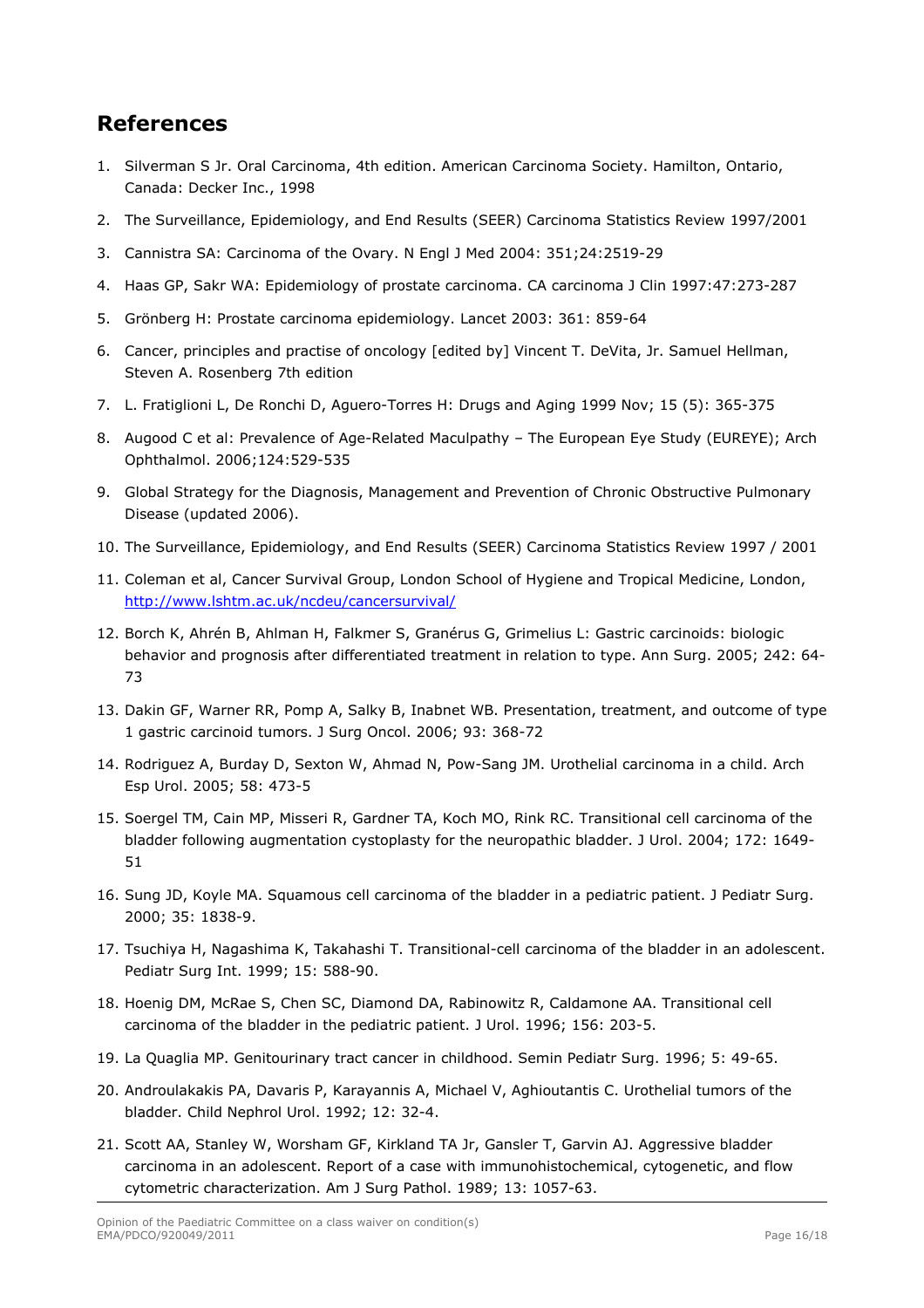- 22. Paduano L, Chiella E. Primary epithelial tumors of the bladder in children. J Urol. 1988; 139: 794- 5.
- 23. NCI: Bladder Cancer: Who's at Risk?
- 24. Ferlay, F. Bray, P. Pisani and D.M. Parkin. GLOBOCAN 2002: Cancer Incidence, Mortality and Prevalence Worldwide. IARC CancerBase No. 5. version 2.0, IARCPress, Lyon, 2004
- 25. Barry SJ, Coffey DS, Walsh PC, Ewing LL. The development of human benign prostatic hyperplasia with age. J Urol 1984; 132: 474-9
- 26. The Surveillance, Epidemiology, and End Results (SEER) Carcinoma Statistics Review 2000-2005; [http://seer.cancer.gov/faststats/selections.php?run&output=2&data=1&statistic=3&year=200803&](http://seer.cancer.gov/faststats/selections.php?run&output=2&data=1&statistic=3&year=200803&race=1&sex=1&age=1&series=cancer&cancer=53%23Output%20(accessed%2003.07.2008) [race=1&sex=1&age=1&series=cancer&cancer=53#Output \(accessed 03.07.2008](http://seer.cancer.gov/faststats/selections.php?run&output=2&data=1&statistic=3&year=200803&race=1&sex=1&age=1&series=cancer&cancer=53%23Output%20(accessed%2003.07.2008)
- 27. Nordin AJ: Primary carcinoma of the fallopian tube: a 20-year literature review. Obstet Gynecol 1994, 49: 349
- 28. Shibata R, Matsufuji H, Morimoto T, Hosoya R, Araki A, Hata J: Extraovarian primary peritoneal carcinoma in a child. Pediatr Blood Cancer 2004, 42: 292
- 29. Woolf AD, Pfleger B: Burden of major musculoskeletal conditions. Bull World Health Organ 2003, 81(9):646-56
- 30. Smith F, Woods WG, Myeloproliferative and Myelodysplastic disorders. Principles and Practice of Pediatric Oncology 5th Edition, 2005: by Philip A. Pizzo, David G. Poplack (Editors) By Lippincott Williams & Wilkins (Publishers).
- 31. [Goyal M,](http://www.ncbi.nlm.nih.gov/pubmed?term=%22Goyal%20M%22%5BAuthor%5D) [Swanson KF](http://www.ncbi.nlm.nih.gov/pubmed?term=%22Swanson%20KF%22%5BAuthor%5D), [Konez O](http://www.ncbi.nlm.nih.gov/pubmed?term=%22Konez%20O%22%5BAuthor%5D), [Patel D](http://www.ncbi.nlm.nih.gov/pubmed?term=%22Patel%20D%22%5BAuthor%5D), [Vyas PK.](http://www.ncbi.nlm.nih.gov/pubmed?term=%22Vyas%20PK%22%5BAuthor%5D) Malignant pleural mesothelioma in a 13-year-old girl. [Pediatr Radiol.](javascript:AL_get(this,%20) 2000;30(11):776-8.
- 32. [Milano E](http://www.ncbi.nlm.nih.gov/pubmed?term=%22Milano%20E%22%5BAuthor%5D), [Pourroy B](http://www.ncbi.nlm.nih.gov/pubmed?term=%22Pourroy%20B%22%5BAuthor%5D), [Rome A,](http://www.ncbi.nlm.nih.gov/pubmed?term=%22Rome%20A%22%5BAuthor%5D) [Delarue A,](http://www.ncbi.nlm.nih.gov/pubmed?term=%22Delarue%20A%22%5BAuthor%5D) [Coze C](http://www.ncbi.nlm.nih.gov/pubmed?term=%22Coze%20C%22%5BAuthor%5D), [Gorincour G,](http://www.ncbi.nlm.nih.gov/pubmed?term=%22Gorincour%20G%22%5BAuthor%5D) [Bouvier C](http://www.ncbi.nlm.nih.gov/pubmed?term=%22Bouvier%20C%22%5BAuthor%5D), [Braguer D,](http://www.ncbi.nlm.nih.gov/pubmed?term=%22Braguer%20D%22%5BAuthor%5D) [André N.](http://www.ncbi.nlm.nih.gov/pubmed?term=%22Andr%C3%A9%20N%22%5BAuthor%5D) Efficacy of a combination of pemetrexed and multiple redo-surgery in an 11-year-old girl with a recurrent multifocal abdominal mesothelioma. [Anticancer Drugs.](javascript:AL_get(this,%20) 2006;17(10):1231-4.
- 33. Flores RM, [Su W,](http://www.ncbi.nlm.nih.gov/pubmed?term=%22Su%20W%22%5BAuthor%5D) [Lal D](http://www.ncbi.nlm.nih.gov/pubmed?term=%22Lal%20D%22%5BAuthor%5D), [Rusch VW,](http://www.ncbi.nlm.nih.gov/pubmed?term=%22Rusch%20VW%22%5BAuthor%5D) [La Quaglia MP](http://www.ncbi.nlm.nih.gov/pubmed?term=%22La%20Quaglia%20MP%22%5BAuthor%5D): Extrapleural pneumonectomy in children. J Pediatr Surg. 2006;41(10):1738-42
- 34. Mutafoğlu-Uysal K, [Kargi A](http://www.ncbi.nlm.nih.gov/pubmed?term=%22Kargi%20A%22%5BAuthor%5D), [Sarialio](http://www.ncbi.nlm.nih.gov/pubmed?term=%22Sarialio%C4%9Flu%20F%22%5BAuthor%5D)ğlu F, [Olgun N](http://www.ncbi.nlm.nih.gov/pubmed?term=%22Olgun%20N%22%5BAuthor%5D), [Kovanlikaya A:](http://www.ncbi.nlm.nih.gov/pubmed?term=%22Kovanlikaya%20A%22%5BAuthor%5D) Malignant pleural mesothelioma in a child: long-term survival with ICE-WAC chemotherapy regimen. Turk J Pediatr. 2002;44(3):244-7
- 35. Moran CA, Albores-Saavedra J, Suster S: Primary peritoneal mesotheliomas in children: a clinicopathological and immunohistochemical study of eight cases. Histopathology. 2008;52(7):824-30
- 36. Terry NE, Fowler CL: Benign cystic mesothelioma in a child. J Pediatr Surg. 2009 May; 44(5):e9-11
- 37. Trakatelli M, Ulrich C, del Marmol V, Euvard S, Stockfleth E, Abeni D. Epidemiology of non melanoma skin cancer (NMSC) in Europe: accurate and comparable data are needed for effective public health monitoring and interventions. Br J Dermatol. 2007;156 (Suppl. 3):1–7.
- 38. De Silva A H, Sivapalan S, Harindra V, Roy R B. Emerging incidence of vulval intraepithelial neoplasia in young women with genital warts. Genitourin Med. 1992 October; 68(5): 346–347.
- 39. Jones RW, Rowan DM, Stewart AW. Vulvar intraepithelial neoplasia: aspects of the natural history and outcome in 405 women. Obstet Gynecol 2005; 106: 1319-26.